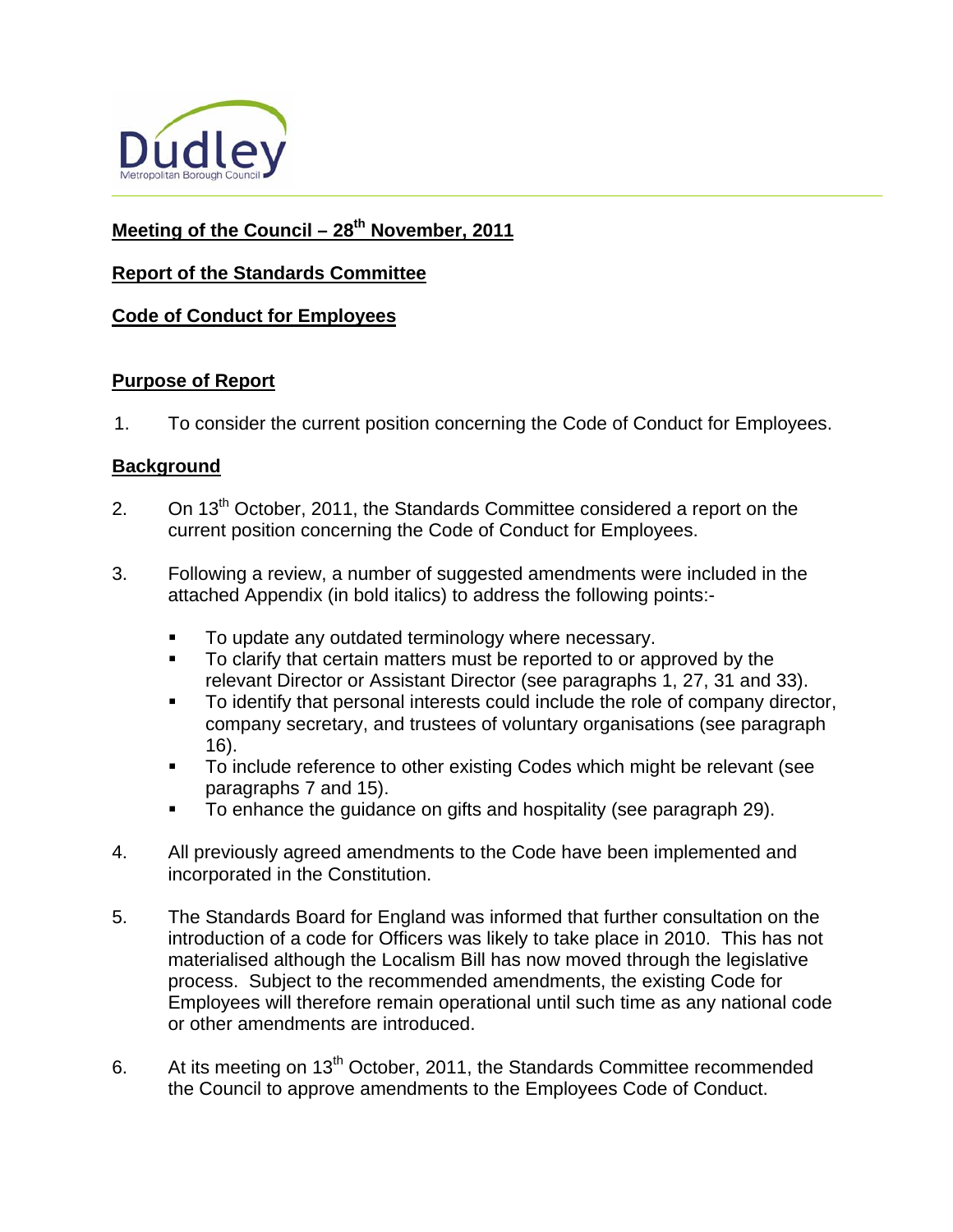- 7. The Council's Corporate Board have considered the document and further amendments are suggested as follows:-
	- In the second paragraph of the Chief Executive's introduction, there is an additional sentence to clarify that School staff employed by Governors will be subject to separate rules.
	- Under paragraph 15 (Outside Commitments and Conduct Outside Working Time), there is clarification that this applies to use of social media and the Internet.
	- **Paragraph 29 (Gifts and Hospitality) now clarifies that gifts other than pens** and diaries and similar office/stationery items [valued less than £10] must be recorded in the Gifts and Hospitality Register. The Monitoring Officer will submit a report to the Standards Committee, in approximately twelve months time, on the operation of the amended wording of paragraph 29 of the Code regarding the registering in the gifts and hospitality register.

### **Finance**

8. There are no direct financial implications arising from this report.

### **Law**

9. Section 111 of the Local Government Act 1972 enables the Council to do anything that is calculated to facilitate or is conducive or incidental to the discharge of its various statutory functions.

#### **Equality Impact**

10. Paragraph 17 of the Code refers to equality and diversity and there are no particular issues arising from this report with regard to children and young persons.

#### **Recommendation**

11. That the Council adopt the revised Code of Conduct for Employees as set out in the Appendix.

 $\frac{1}{2}$ 

……………………………………………… **Chairman of the Standards Committee**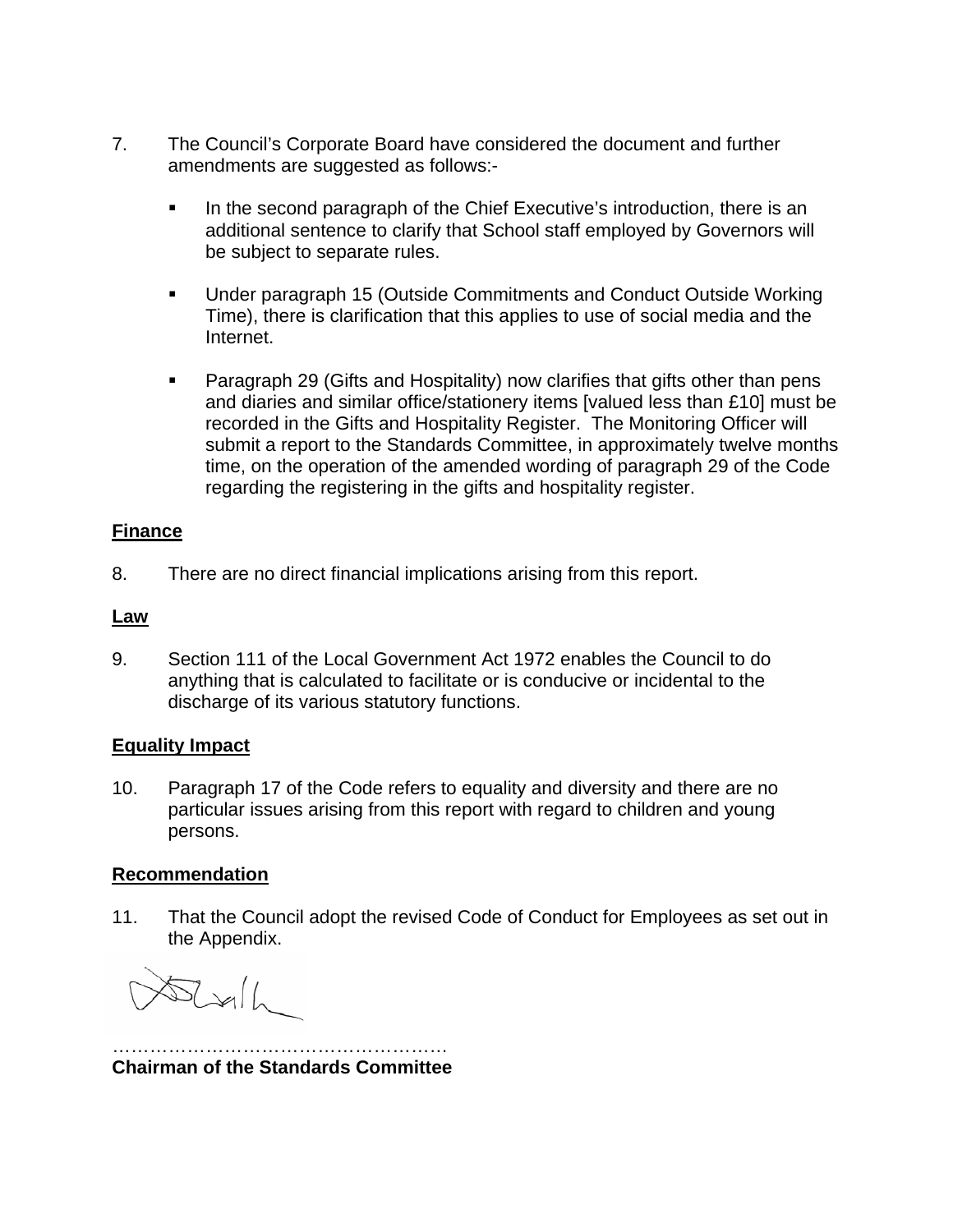## **CODE OF CONDUCT FOR EMPLOYEES**

#### **Introduction**

service. It has been approved by the Council in consultation with the Trade Unions who represent the workforce. The public is entitled to expect the highest standards of conduct from all employees of Dudley Council. This Code of Conduct is based on the Council's Standing Orders and Financial Regulations, the provisions of the general law as well as your conditions of

*y*  your conduct is at all times consistent with its requirements. *School staff employed b* longer be taken for granted – all of us involved in the service have to make a special effort to retain public confidence. Compliance with the Code will help maintain the reputation of local government in Dudley. As the Code applies to all employees, please take time to read it fully and ensure that *Governors will be subject to separate rules.* Democratic local government can no

I am sure I can rely on you all to play your part in up-holding the highest standards in public life.

> Jo hn Polychronakis Chief Executive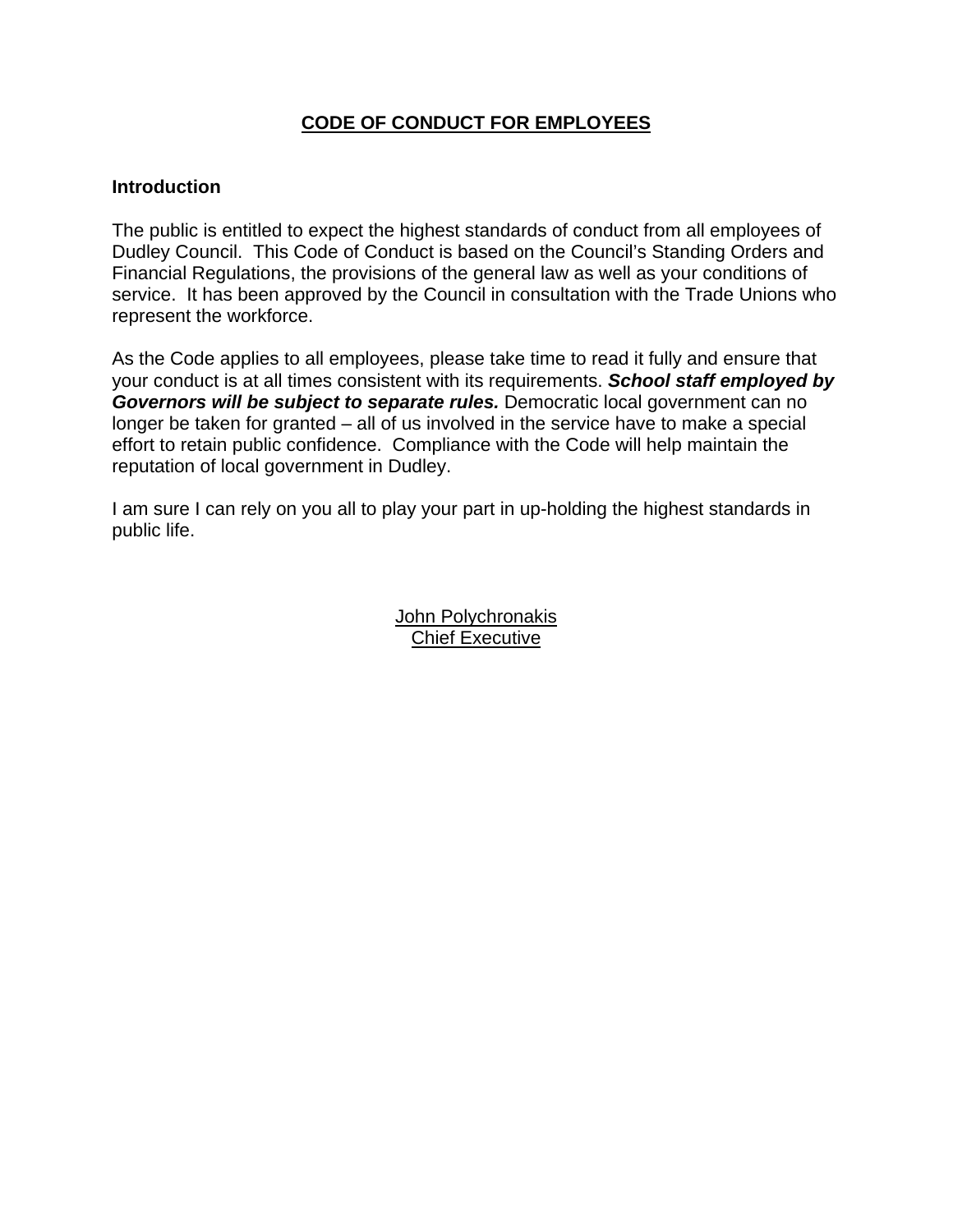### **Standards**

1 Dudley Council's employees are expected to give the highest possible standard of service to the public and where it is part of their duties, to provide appropriate advice to councillors and fellow employees with impartiality. Employees will be expected, through agreed procedures and without fear of recrimination, to bring to the attention of the appropriate level of management any deficiency in the provision of service. Employees must report to *their Director or Assistant Director* any impropriety or breach of procedure.

#### **Disclosure of Information**

- 2 It is generally accepted that open government is best. The law requires that certain types of information must be available to members, auditors, government departments, service users and the public. The Council itself may decide to be open about other types of information. Employees must be aware of which information their authority is and is not open about, and act accordingly.
- 3 Employees must not use any information obtained in the course of their employment for personal gain or benefit, nor may they pass it on to others who might use it in such a way. Any particular information received by an employee from a councillor which is personal to that councillor and does not belong to the authority must not be divulged by the employee without the prior approval of that councillor, except where such disclosure is required or sanctioned by the law.
- 4 Employees have legal obligations towards privacy and security whilst processing personal information relating to any living individual. Such information must be processed in accordance with the Council's Data Protection Code of Practice.

## **Political Neutrality**

- 5 Employees serve the Council as a whole. It follows they must serve all councillors and not just those of the controlling group, and must ensure that the individual rights of all councillors are respected.
- 6 Employees, whether or not politically restricted, must follow every lawful expressed policy of the authority and must not allow their personal or political opinions to interfere with their work.

For advice on politically restricted posts contact *Human Resources*.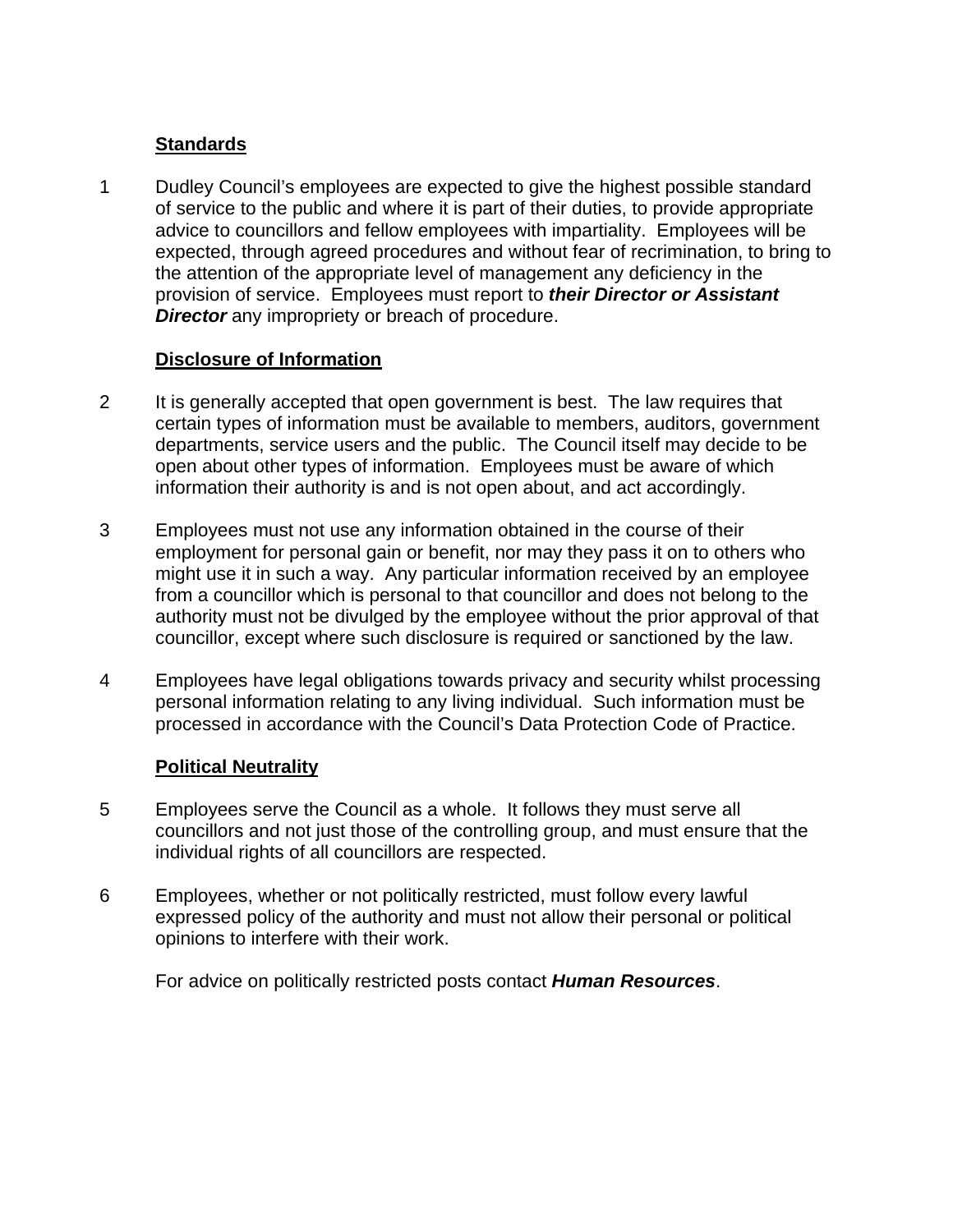### **Relationships**

#### 7 **Councillors**

Employees are responsible to the Council through its senior managers. For some, their role is to give advice to councillors and senior managers and all are there to carry out the Council's work. Mutual respect between employees and councillors is essential to good local government.

#### *Employees dealing with Councillors should be aware of the "Protocol for Relationships between Members and Officers of Dudley MBC" as set out in the Constitution.*

#### **The Local Community and Service Users**

8 Employees must always remember their responsibilities to the community they serve and ensure courteous, efficient and impartial service delivery to all groups and individuals within that community as defined by the policies of the Council.

#### **Contractors**

9 Employees are reminded of the requirements of paragraph 5.1 of Contract Standing Orders which states that:-

> "No….. *member of the Council or* officer nor any company, partnership or firm in which any ….. *member of the Council or* officer has an interest nor any employer, nominee, spouse or other close relative of a …… *member of the Council or* officer, shall undertake the execution of works on behalf of the Council or shall accept an order for the supply or disposal of goods or materials from the Council or shall provide services for the Council unless such works or order for goods or materials or services have been offered or secured or provided by competitive Tender or Quotation ….."

- 10 "Other close relative" includes a person cohabiting on a similar basis to a spouse, a civil partner, a parent, grandparent, uncle, aunt, son, daughter, grandson, grand-daughter, brother, sister, niece or nephew of the officer or their spouse or cohabitee.
- 11 All such relationships of a business or private nature with external contractors, or potential contractors, must be declared to *Law and Governance* (using a pro forma provided for this purpose) who will notify the relevant Assistant Director (or in the case of a school, the Headteacher) and any other appropriate employee of this declaration. The requirement to make a declaration under this paragraph also applies to employees who engage or supervise contractors or have any other official relationship with contractors and have previously had or currently have a relationship in a private or domestic capacity with a contractor.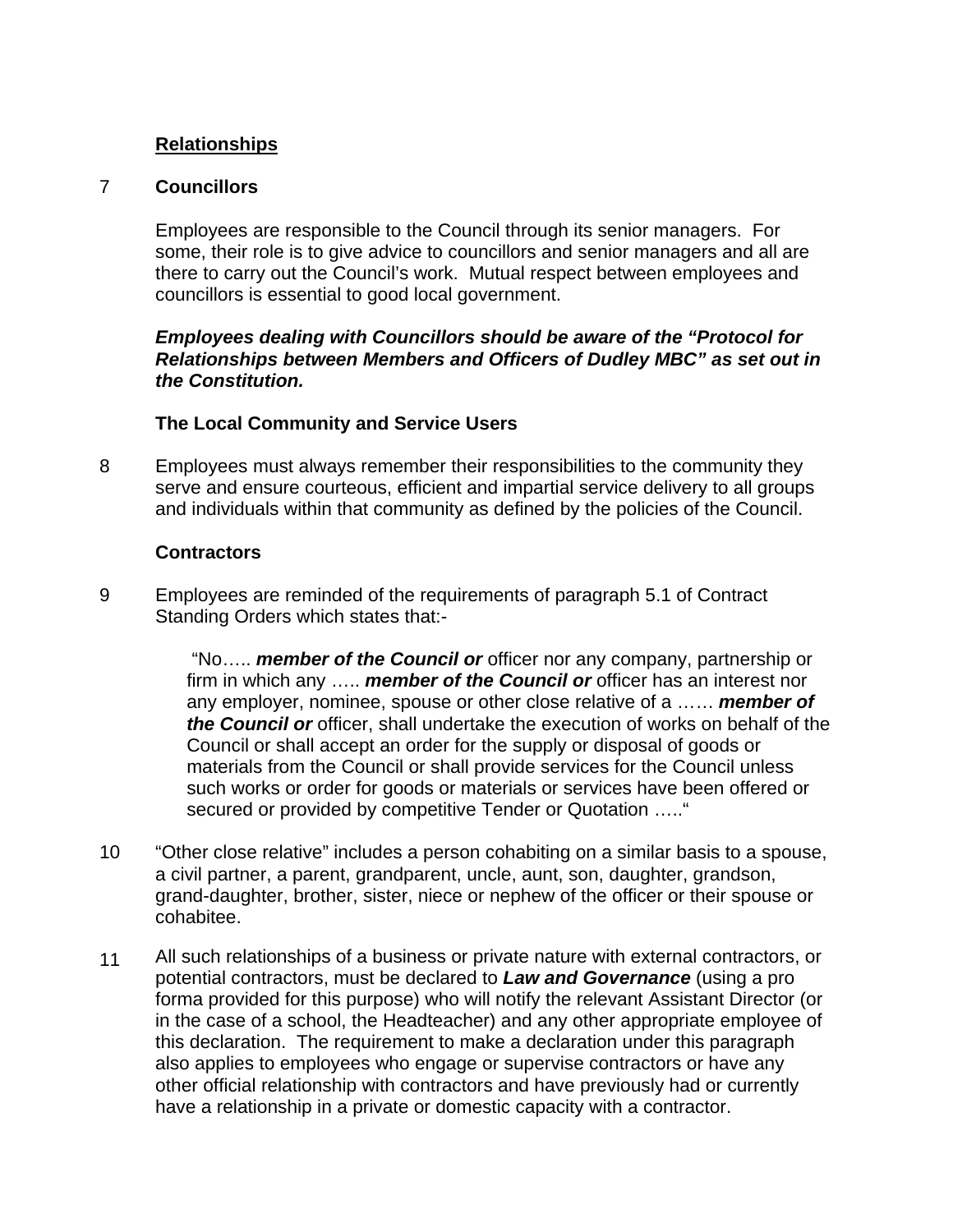12 Orders and contracts must be awarded on merit by fair competition and no special favour may be shown to any business run by, for example, friends, partners or relatives, in the tendering process. No part of the local community may be discriminated against.

### **Appointment and Other Employment Matters**

- 13 Employees involved in appointments must ensure that these are made on the basis of merit. It would be unlawful for an employee to make an appointment which was based on anything other than the ability of the candidate to undertake the duties of the post. In order to avoid any possible accusation of bias, employees must not be involved in an appointment where they are related to an applicant, or have a close personal relationship outside work with him or her.
- 14 Similarly, employees must not be involved in decisions relating to discipline, promotion or pay adjustments for any other employee who is a relative, partner, etc.

#### **Outside Commitments** *and Conduct Outside Working Time*

15 Some employees have conditions of service which require them to obtain written consent to take any outside employment. All employees should be clear about contractual obligations and must not take outside employment which conflicts with the Council's interests.

Generally, what you do outside work is your own concern, but you must avoid doing anything that might adversely affect the reputation of the Council or bring the Council into disrepute. *This includes use of social media and the Internet.* If in doubt, you should seek the advice of the Council's Monitoring Officer.

#### *Employees should be aware of the "Guide for Councillors and Officers on Organisations Outside the Council".*

#### **Personal Interests**

16 Employees must declare to *Law and Governance* (using a pro forma provided for this purpose) any financial or non-financial interests which could conflict with the interests of the Council. *This would include any cases where the employee is a company director, company secretary or voluntary organisation trustee. Law and Governance* will notify the relevant Assistant Director (or in the case of a school, the Headteacher) and any other appropriate employee of this declaration.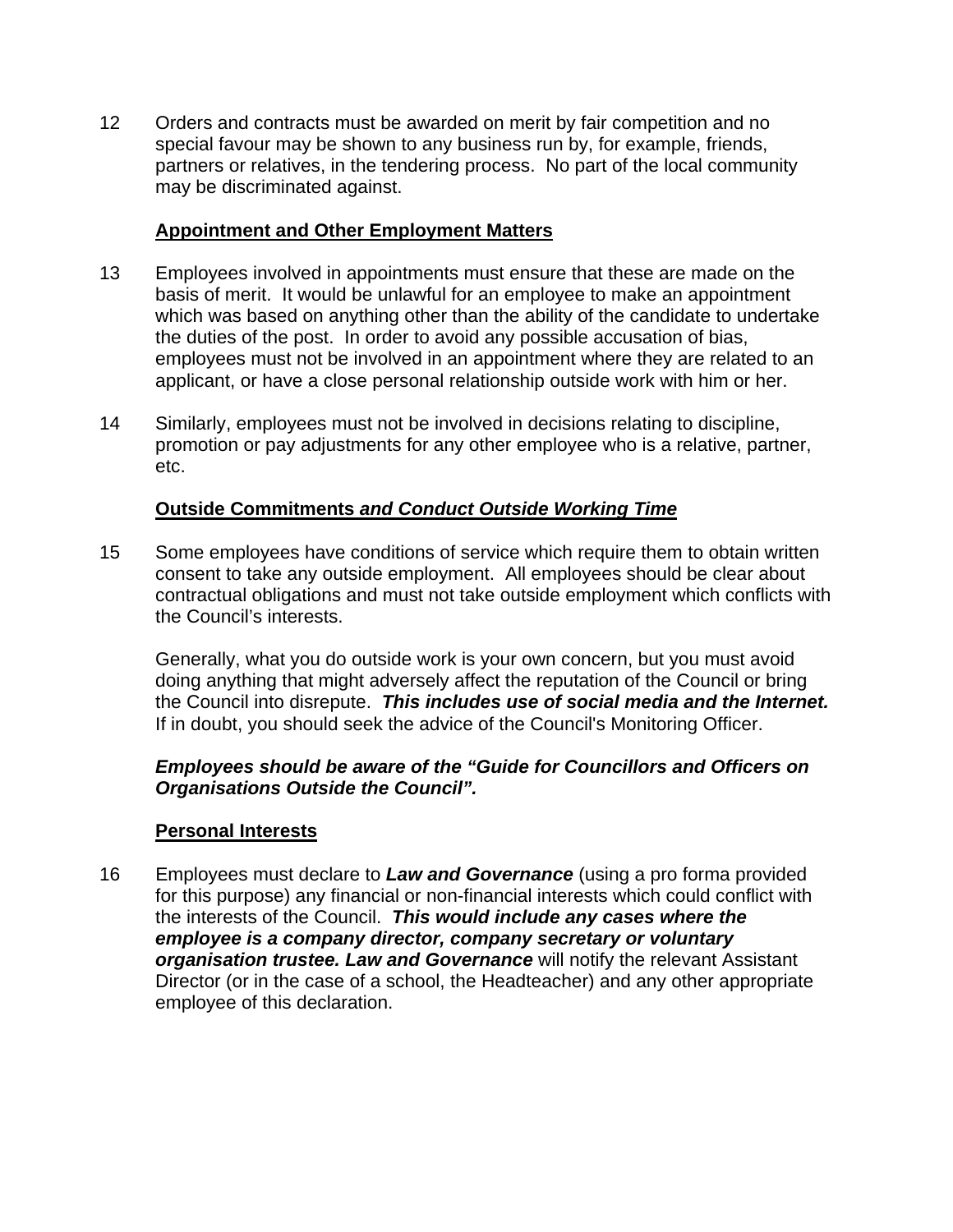### **Equality and Diversity Issues**

17 All Dudley Council's employees must ensure that our policies and practices relating to equality and diversity issues are complied with in addition to the requirements of the law. All members of the local community, customers and other employees have the right to be treated with fairness and equity.

### **Separation of Roles During Tendering**

- 18 Employees involved in the tendering process and dealing with contractors need to be clear of the separation of client and contractor roles within the Council. Senior employees who have both a client and contractor responsibility must be aware of the need for accountability and openness.
- 19 Employees in contractor or client units must exercise fairness and impartiality when dealing with all customers, suppliers, other contractors and sub-contractors.
- 20 Employees who are privy to confidential information on tenders or costs for either internal or external contractors must not disclose that information to any unauthorised party or organisation.
- 21 Employees contemplating a management buyout must, as soon as they have formed a definite intent, inform the appropriate manager and withdraw from the contract awarding processes.
- 22 Employees must ensure that no special favour is shown to current or recent former employees or their partners, close relatives or associates in awarding contracts to businesses run by them or employing them in a senior or relevant managerial capacity.

#### **Corruption**

23 Employees must be aware that it is a serious criminal offence for them to corruptly receive or give any gift, loan, fee, reward or advantage for doing, or not doing, anything or showing favour, or disfavour, to any person in their official capacity. If an allegation is made it is for the employee to demonstrate that any such rewards have not been corruptly obtained.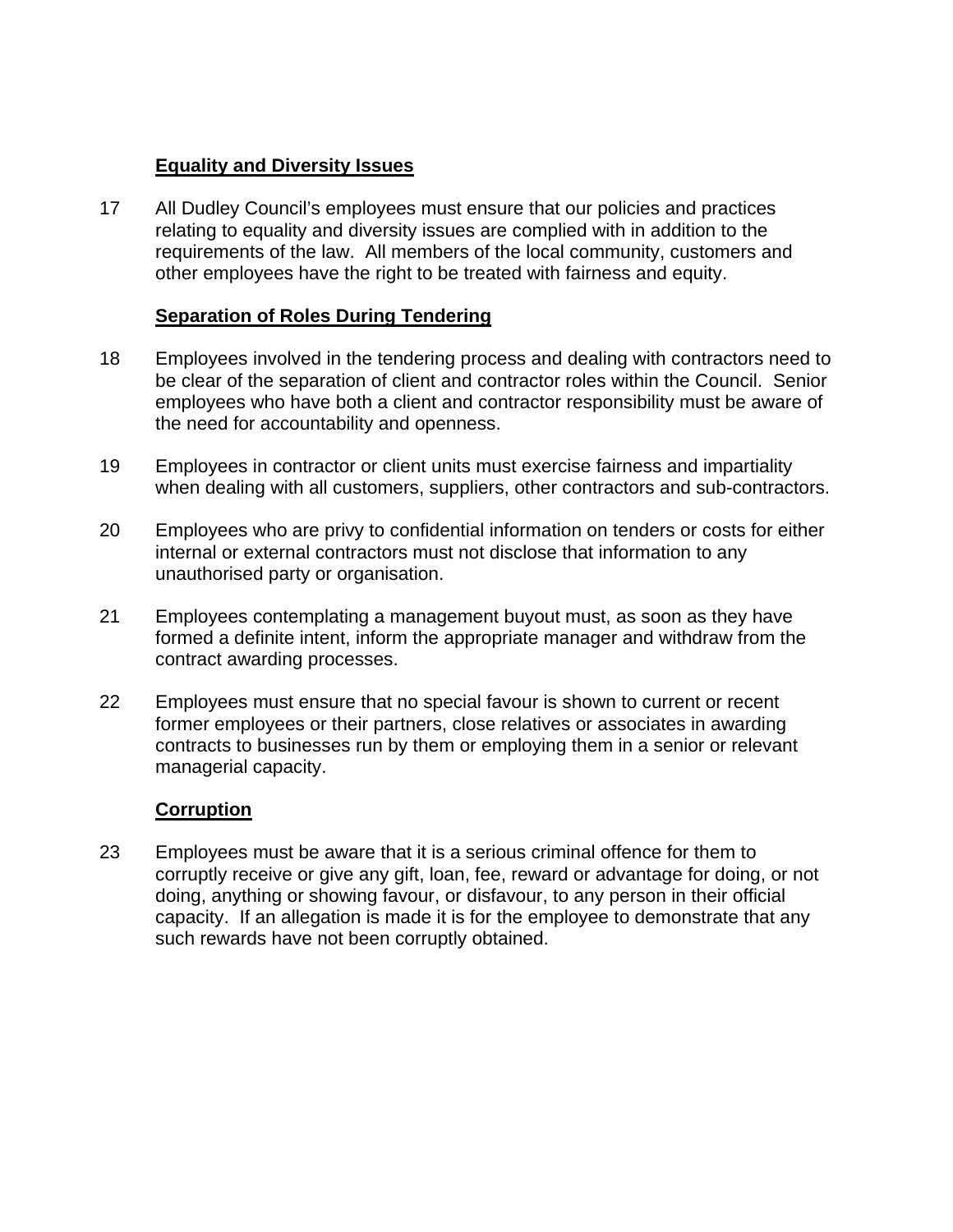### **Whistleblowing**

- 24 Since 1999 the Council has had a policy on confidential reporting, i.e., whistleblowing. Under this policy employees who have serious concerns about any aspect of the Council's work are encouraged to come forward and voice those concerns. A copy of the policy can be obtained from your directorate or the Director of Corporate Resources.
- 25 The policy explains the procedure for raising concerns internally or, if you prefer, you may seek free independent and confidential help from the charity, Public Concern at Work.

### **Use of Financial Resources**

26 Employees must ensure that they use public funds entrusted to them in a responsible and lawful manner. They must strive to ensure value for money to the local community and to avoid legal challenge to the Council.

## *Gifts &* **Hospitality**

- 27 Employees must only accept offers of hospitality if there is a genuine need to impart information or represent the Council in the community. Offers to attend purely social or sporting functions must be accepted only when these are part of the life of the community or where the Council must be seen to be represented. They must be properly authorised *by a Director or Assistant Director* and recorded in the Gifts and Hospitality Register maintained for this purpose by each Directorate.
- 28 When the hospitality has to be declined those making the offer need to be courteously but firmly informed of the procedures and standards operating within the Council.
- 29 Employees *may accept insignificant items of token value [i.e. less than £10] such as pens, diaries, chocolates and flowers*. *Gifts other than pens and diaries and similar office/stationery items [valued less than £10] must be recorded in the Gifts and Hospitality Register.*

*Employees* must not accept significant personal gifts from contractors and outside suppliers *and they should notify their Director or Assistant Director of any such offers.*

30 When receiving authorised hospitality employees need to be particularly sensitive as to its timings in relation to decisions which the Council may be taking affecting those providing the hospitality.